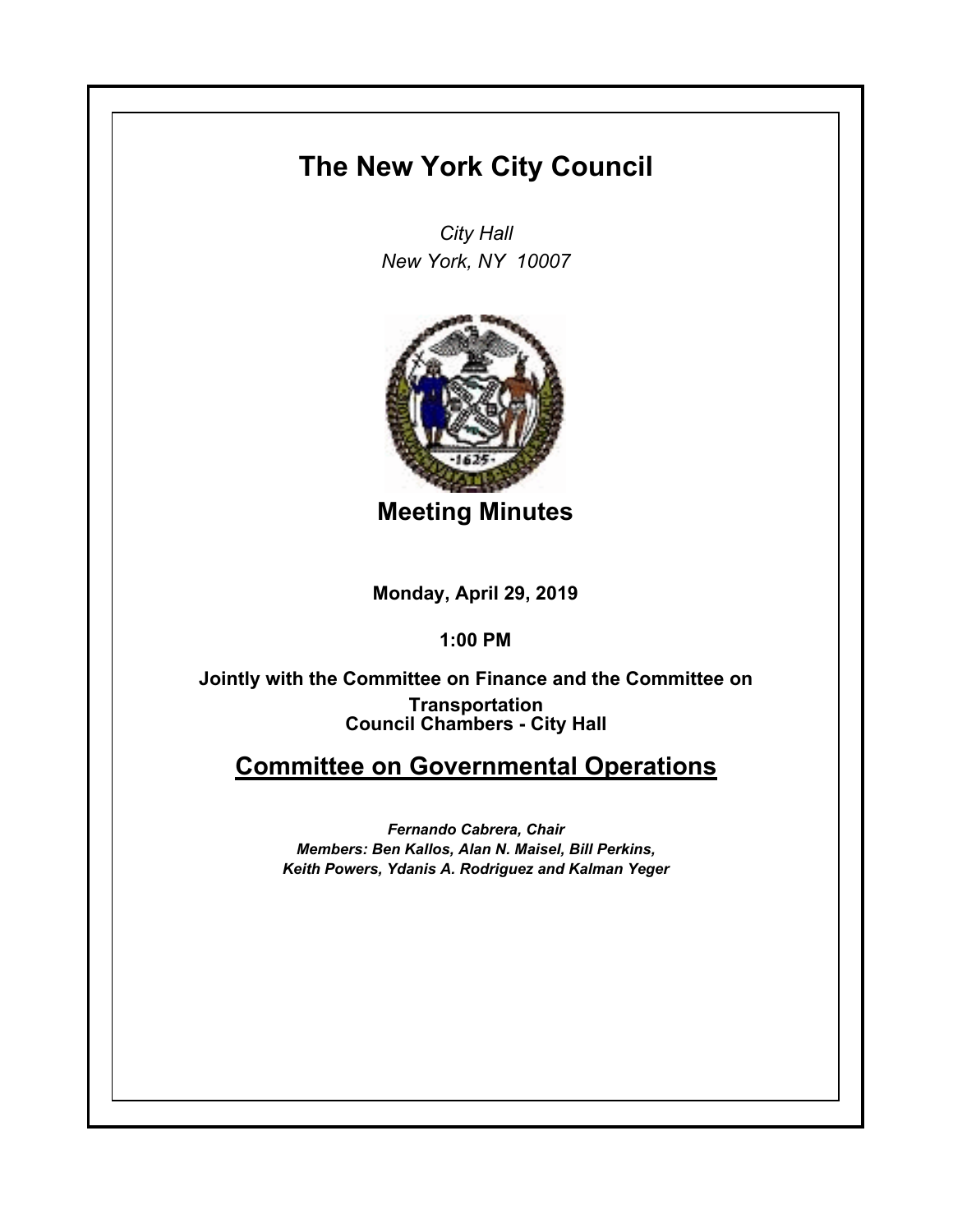| Roll Call     |                                                                                                                                                                                                                             |
|---------------|-----------------------------------------------------------------------------------------------------------------------------------------------------------------------------------------------------------------------------|
|               | Present: Cabrera, Kallos, Maisel, Powers, Rodriguez and Yeger                                                                                                                                                               |
|               | <b>Absent: Perkins</b>                                                                                                                                                                                                      |
|               | Other Council Members Attending: Matteo, Constantinides, Grodenchik, Gjonaj, Diaz Sr.,<br>Dromm, Moya, Corngey, Levine, Cohen, Cumbo, Rose, Menchaca, Adams and Deutsch.                                                    |
| T2019-4304    | <b>Oversight - The Department of Finance's Parking Violations</b><br>Bureau.                                                                                                                                                |
|               | <b>Attachments:</b> Committee Report, Hearing Testimony, Hearing Transcript                                                                                                                                                 |
|               | This Oversight was Hearing Held by Committee                                                                                                                                                                                |
|               | <b>Attachments:</b> Committee Report, Hearing Testimony, Hearing Transcript                                                                                                                                                 |
|               | This Oversight was Filed, by Committee                                                                                                                                                                                      |
| Int 0122-2018 | A Local Law to amend the administrative code of the city of New<br>York, in relation to the removal of motor vehicles to satisfy<br>parking violations.                                                                     |
|               | Attachments: Summary of Int. No. 122, Int. No. 122, January 31, 2018 - Stated Meeting<br>Agenda, Committee Report 4/29/19, Hearing Testimony 4/29/19, Hearing<br>Transcript 4/29/19                                         |
|               | This Introduction was Hearing Held by Committee                                                                                                                                                                             |
|               | Attachments: Summary of Int. No. 122, Int. No. 122, January 31, 2018 - Stated Meeting<br>Agenda, Committee Report 4/29/19, Hearing Testimony 4/29/19, Hearing<br>Transcript 4/29/19                                         |
|               | This Introduction was Laid Over by Committee                                                                                                                                                                                |
| Int 0168-2018 | A Local Law to amend the administrative code of the city of New<br>York, in relation to transferring the parking violations bureau from<br>the department of finance to the office of administrative trials and<br>hearings |
|               | Attachments: Summary of Int. No. 168, Int. No. 168, January 31, 2018 - Stated Meeting<br>Agenda, Committee Report 4/29/19, Hearing Testimony 4/29/19, Hearing<br>Transcript 4/29/19                                         |
|               | This Introduction was Hearing Held by Committee                                                                                                                                                                             |
|               | Attachments: Summary of Int. No. 168, Int. No. 168, January 31, 2018 - Stated Meeting<br>Agenda, Committee Report 4/29/19, Hearing Testimony 4/29/19, Hearing<br>Transcript 4/29/19                                         |
|               | This Introduction was Laid Over by Committee                                                                                                                                                                                |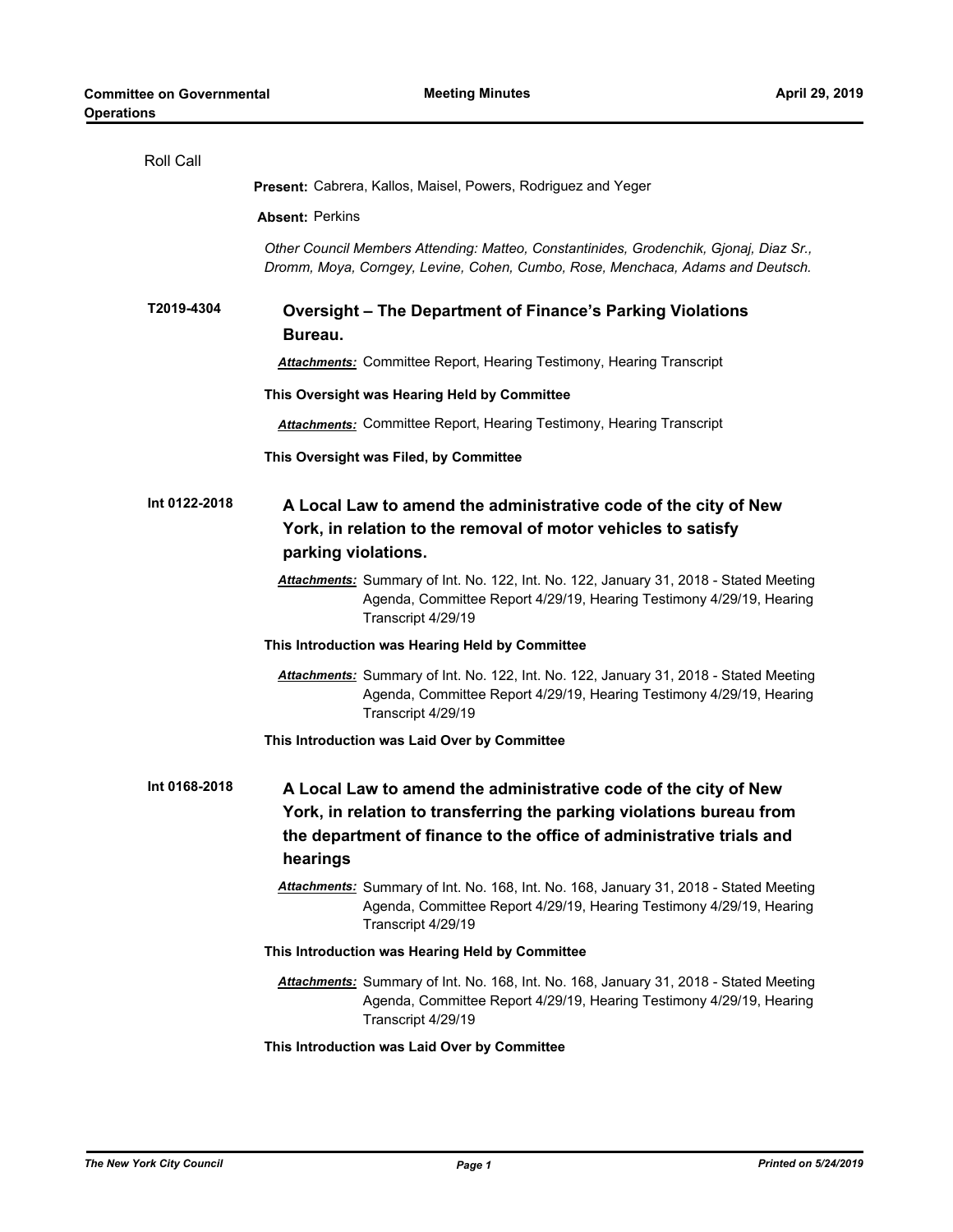| Int 0176-2018 | A Local Law in relation to creating an interagency task force on<br>removing parked vehicles from public streets                                                                                                                |
|---------------|---------------------------------------------------------------------------------------------------------------------------------------------------------------------------------------------------------------------------------|
|               | Attachments: Summary of Int. No. 176, Int. No. 176, January 31, 2018 - Stated Meeting<br>Agenda, Committee Report 4/29/19, Hearing Testimony 4/29/19, Hearing<br>Transcript 4/29/19                                             |
|               | This Introduction was Hearing Held by Committee                                                                                                                                                                                 |
|               | Attachments: Summary of Int. No. 176, Int. No. 176, January 31, 2018 - Stated Meeting<br>Agenda, Committee Report 4/29/19, Hearing Testimony 4/29/19, Hearing<br>Transcript 4/29/19                                             |
|               | This Introduction was Laid Over by Committee                                                                                                                                                                                    |
| Int 0504-2018 | A Local Law to amend the administrative code of the city of New<br>York, in relation to temporary parking restriction permits                                                                                                   |
|               | Attachments: Summary of Int. No. 504, Int. No. 504, February 14, 2018 - Stated Meeting<br>Agenda, Committee Report 4/29/19, Hearing Testimony 4/29/19, Hearing<br>Transcript 4/29/19                                            |
|               | This Introduction was Hearing Held by Committee                                                                                                                                                                                 |
|               | Attachments: Summary of Int. No. 504, Int. No. 504, February 14, 2018 - Stated Meeting<br>Agenda, Committee Report 4/29/19, Hearing Testimony 4/29/19, Hearing<br>Transcript 4/29/19                                            |
|               | This Introduction was Laid Over by Committee                                                                                                                                                                                    |
| Int 0506-2018 | A Local Law to amend the administrative code of the city of New<br>York, in relation to the limitation on parking of mobile homes and<br>trailers on residential streets                                                        |
|               | Attachments: Summary of Int. No. 506, Int. No. 506, February 14, 2018 - Stated Meeting<br>Agenda, Committee Report 4/29/19, Hearing Testimony 4/29/19, Hearing<br>Transcript 4/29/19                                            |
|               | This Introduction was Hearing Held by Committee                                                                                                                                                                                 |
|               | Attachments: Summary of Int. No. 506, Int. No. 506, February 14, 2018 - Stated Meeting<br>Agenda, Committee Report 4/29/19, Hearing Testimony 4/29/19, Hearing<br>Transcript 4/29/19                                            |
|               | This Introduction was Laid Over by Committee                                                                                                                                                                                    |
| Int 0661-2018 | A Local Law to amend the administrative code of the city of New<br>York, in relation to requiring the department of finance to report<br>on motor vehicles removed to satisfy an outstanding judgment<br>for parking violations |
|               | Attachments: Summary of Int. No. 661, Int. No. 661, March 7, 2018 - Stated Meeting<br>Agenda, Committee Report 4/29/19, Hearing Testimony 4/29/19, Hearing<br>Transcript 4/29/19                                                |

**This Introduction was Hearing Held by Committee**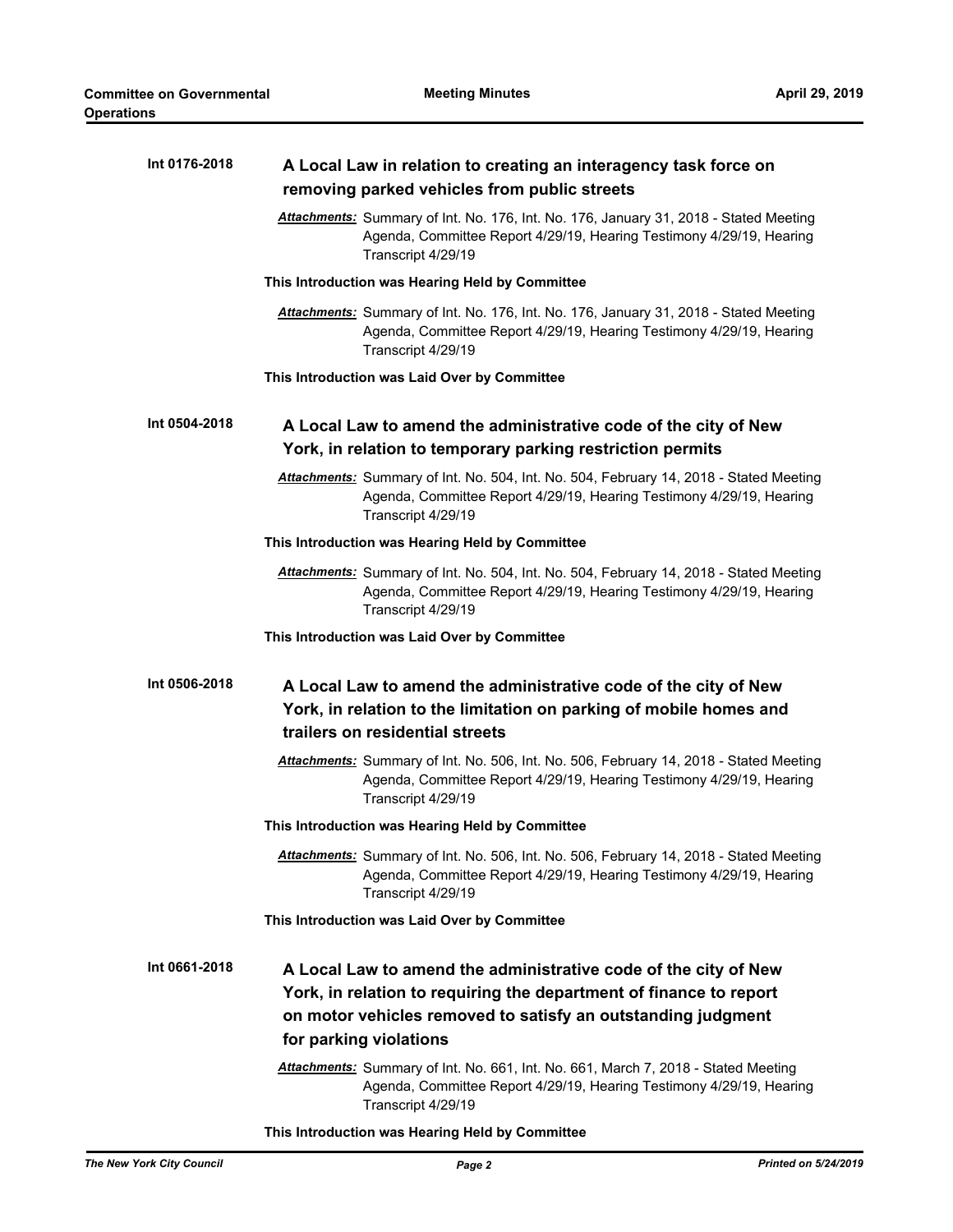|               | Attachments: Summary of Int. No. 661, Int. No. 661, March 7, 2018 - Stated Meeting<br>Agenda, Committee Report 4/29/19, Hearing Testimony 4/29/19, Hearing<br>Transcript 4/29/19                          |
|---------------|-----------------------------------------------------------------------------------------------------------------------------------------------------------------------------------------------------------|
|               | This Introduction was Laid Over by Committee                                                                                                                                                              |
| Int 1066-2018 | A Local Law to amend the administrative code of the city of New<br>York, in relation to granting hearing examiners discretion to<br>reduce or waive additional penalties for parking violations           |
|               | Attachments: Summary of Int. No. 1066, Int. No. 1066, August 8, 2018 - Stated Meeting<br>Agenda with Links to Files, Committee Report 4/29/19, Hearing Testimony<br>4/29/19, Hearing Transcript 4/29/19   |
|               | This Introduction was Hearing Held by Committee                                                                                                                                                           |
|               | Attachments: Summary of Int. No. 1066, Int. No. 1066, August 8, 2018 - Stated Meeting<br>Agenda with Links to Files, Committee Report 4/29/19, Hearing Testimony<br>4/29/19, Hearing Transcript 4/29/19   |
|               | This Introduction was Laid Over by Committee                                                                                                                                                              |
| Int 1141-2018 | A Local Law to amend the administrative code of the city of New<br>York, in relation to the dismissal of notices of violation and<br>reduction of fines                                                   |
|               | Attachments: Summary of Int. No. 1141, Int. No. 1141, October 17, 2018 - Stated<br>Meeting Agenda with Links to Files, Committee Report 4/29/19, Hearing<br>Testimony 4/29/19, Hearing Transcript 4/29/19 |
|               | This Introduction was Hearing Held by Committee                                                                                                                                                           |
|               | Attachments: Summary of Int. No. 1141, Int. No. 1141, October 17, 2018 - Stated<br>Meeting Agenda with Links to Files, Committee Report 4/29/19, Hearing<br>Testimony 4/29/19, Hearing Transcript 4/29/19 |
|               | This Introduction was Laid Over by Committee                                                                                                                                                              |
| Int 1187-2018 | A Local Law to amend the administrative code of the city of New<br>York, in relation to towing vehicles that lack license plates or<br>registration stickers                                              |
|               | Attachments: Summary of Int. No. 1187, Int. No. 1187, October 31, 2018 - Stated<br>Meeting Agenda with Links to Files, Committee Report 4/29/19, Hearing<br>Testimony 4/29/19, Hearing Transcript 4/29/19 |
|               | This Introduction was Hearing Held by Committee                                                                                                                                                           |
|               | Attachments: Summary of Int. No. 1187, Int. No. 1187, October 31, 2018 - Stated<br>Meeting Agenda with Links to Files, Committee Report 4/29/19, Hearing<br>Testimony 4/29/19, Hearing Transcript 4/29/19 |
|               | This Introduction was Laid Over by Committee                                                                                                                                                              |